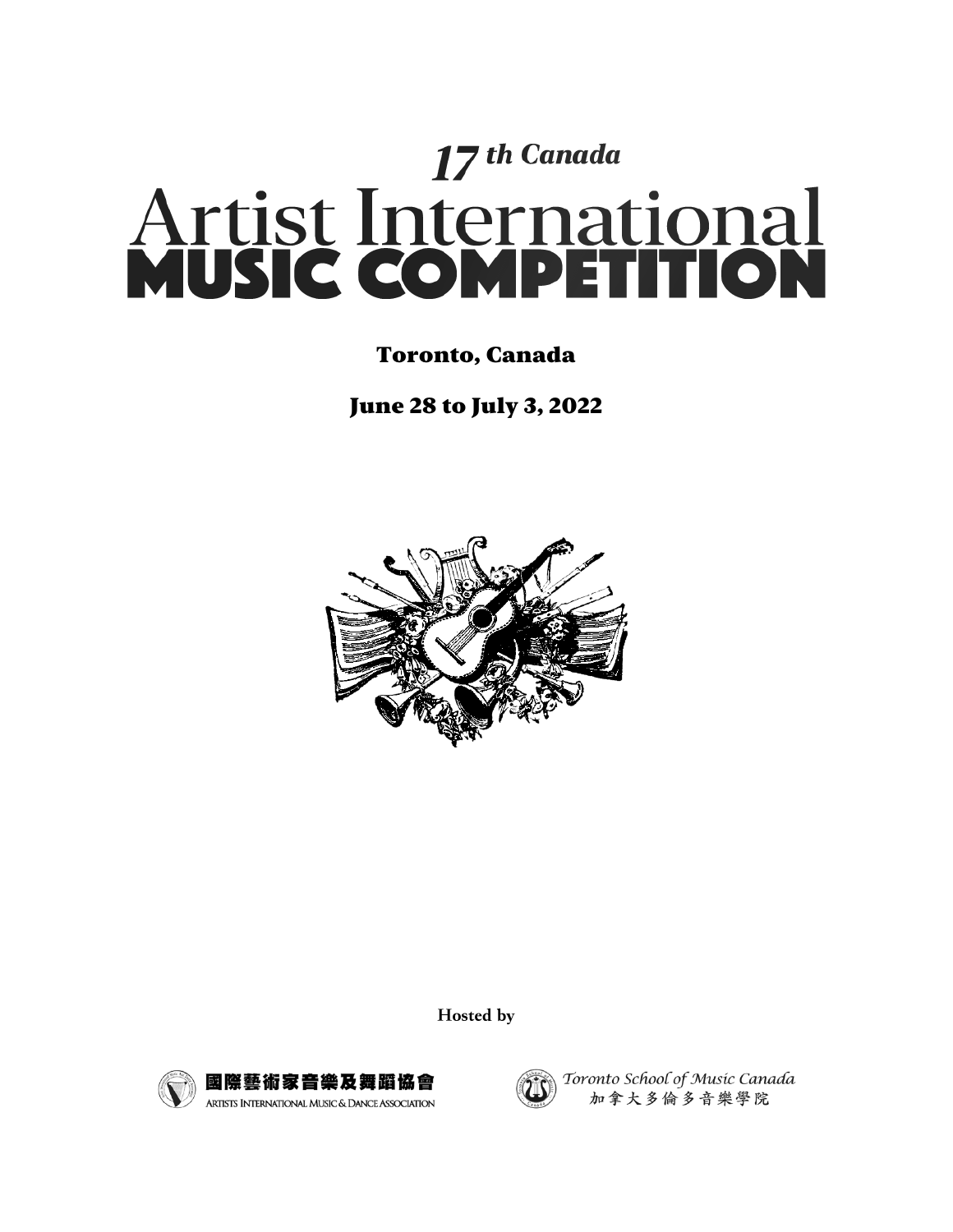# **THE COMPETITION**

The International Artist Music Competition is an event organized by the Artists International Music and Dance Association, which integrates competitions and international music and art exchange program. Since its establishment in 1998, the Association has held more than thousands of musicians, artists and music lovers from all over the world such as Germany, Hungary, Italy, the Netherlands, the United Kingdom, Japan, the United States, China, South Korea and Singapore.

In order to reflect the internationality, professionalism and impartiality of the competition, the previous competitions have been judged by world famous musicians and artists, and many of the young musicians participating in the competition have now become well-known and active artists and musicians in various places, some of whom have entered the music school for further study, and some have become professors in the music industry. The " Artist International Music Competition" has now become the famous brand of competition with international influence and has been widely recognized and respected by the music careers around the world.

The Competition has both Western classical and Chinese music catagories, and suitable for professionals or students or amateur music lovers. The competition will be held in Toronto, Canada this year. Which is of great positive significance for promoting international music and cultural exchanges, providing mutual exchanges between contestants and internationally renowned musicians from all over the world, and discovering and cultivating outstanding musical talents.

# **THE ORGANIZER**

The Artist International Music & Dance Association is a non-profit organization registered in Canada 1987. With our Honorary President Maureen Forrester, a renowned Canadian icon and one of the first Canadian arts performers to gain international stature. Her contribution to arts and warm buoyant spirit helped generate worldwide respect and praise for the native Canadian artists.

In the city of Toronto, where deep-rooted multi-cultural arts and music are gathered and nourished by many world-class and young musicians. The purpose of our association is to promote cultural exchange through different kinds of arts, as well as to produce and present performances and exhibitions that showcase emerging artists through the events of competitions with the establishment and granting prizes, awards, and distinctions. The main objective is to give young musicians the experience and exposure needed to build their brightful career.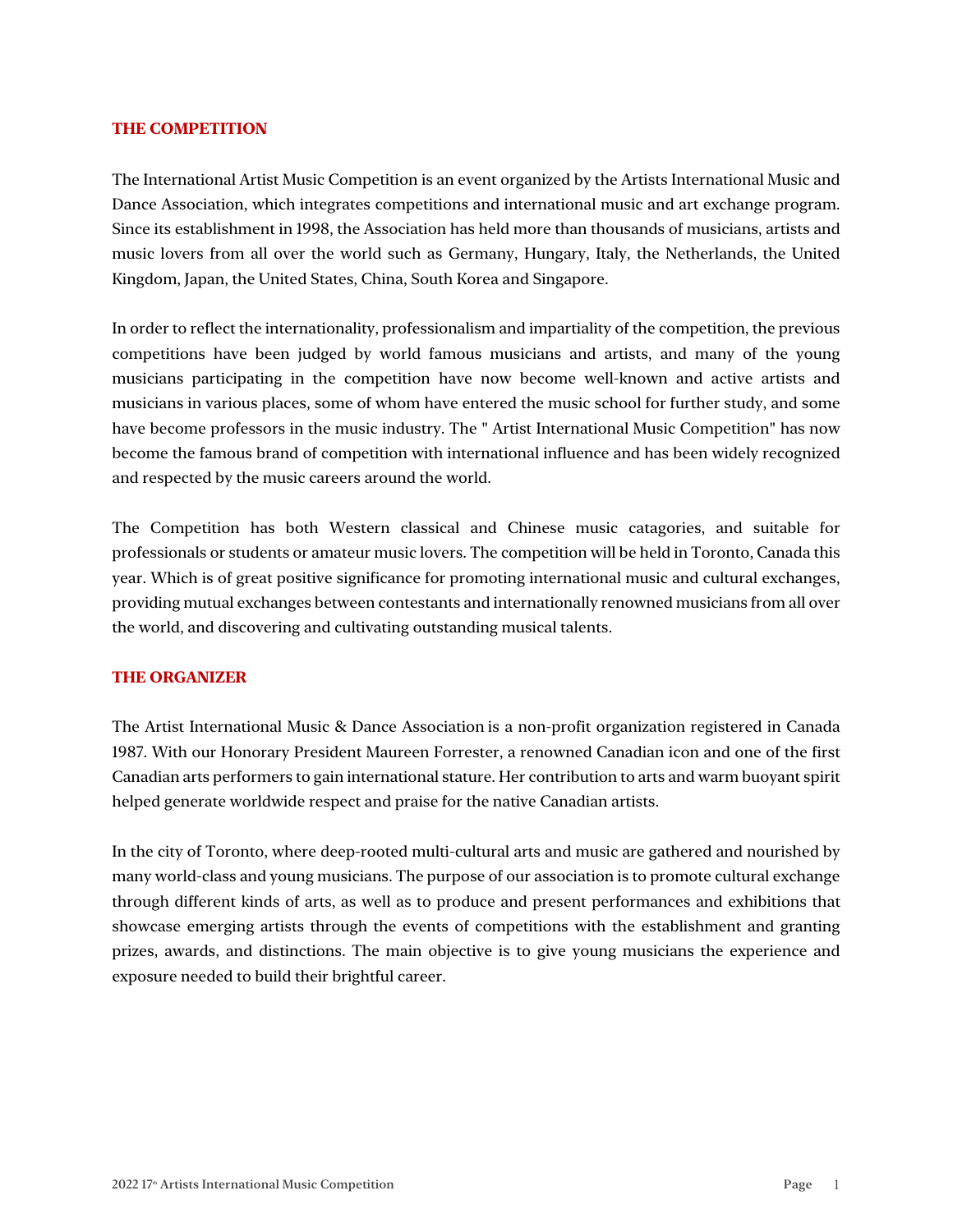# **THE JURY**

Chairman of the Selection Committee:

• William Shookhoff ~ Renowned Canadian Conductor And Music Director

Artistic Director of the Selection Committee:

• Mr. Colin Yip ~ Famous Canadian Tenor

# International Jury:

- Mr. Stefano Pagliani ~ Internationally Renowned Italian Violinist
- Mr. Franz Albanese ~ Famous Italian Conductor
- Mr. Leonardo Quadrini ~ Renowned Italian Conductor
- Ms. Mary Liu ~ Famous Canadian Soprano
- Ms. Lang Yinong ~ Famous Chinese Vocal Arts Educator and Professor
- Mr. Arturo Callegari ~ Former Director of Metropolitan Opera House NYC
- Mr. Alexander Veprinsky ~ Famous Ukrainian Conductor
- Ms. Gloria Yip ~ Ph.D in Violin, Canadian Music Professor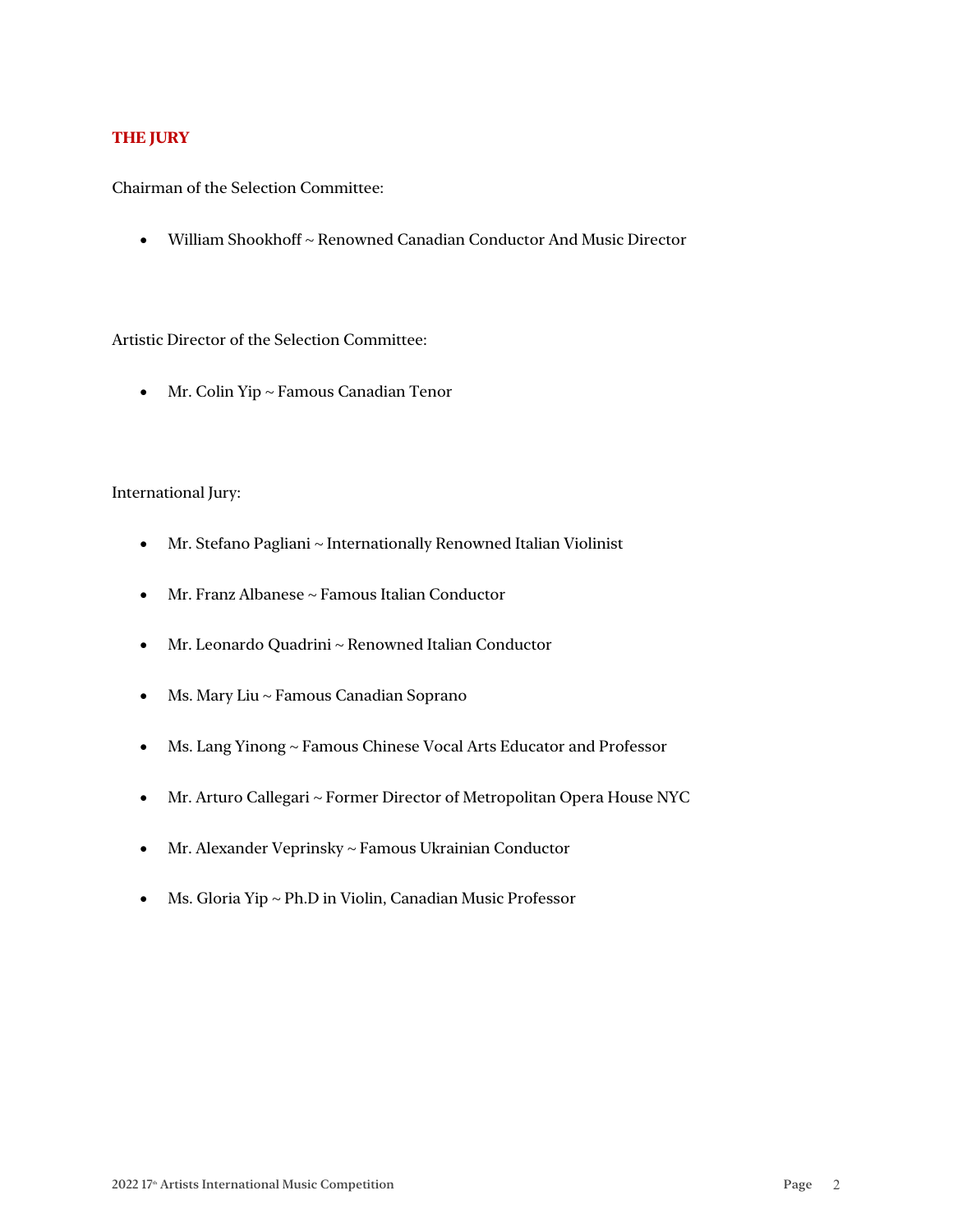# **THE CONTENT**

Contestants are required to prepare 5 repertoires created by different styles and composers.

- **Bel Canto Group:**
	- o Choose between 2 opera arias and 1 German, 1 French art song and 1 modern vocal work.
	- o Must be accompanied by a piano.
- **Chorus Group:**
	- o Choose 5 repertoires composed by different styles and composers.
- **Piano Group:**
	- $\circ$  Professional contestants are required to prepare 5 piano works created by different styles and composers;
	- o Amateur contestants are required to prepare 3 piano pieces composed by different styles and composers.
	- o Piano selection works must include classical, romantic and modern works.
- **String Group:**
	- $\circ$  Professional contestants are required to prepare 5 works created by different styles and composers;
	- o Amateur contestants are required to prepare 3 compositions by different styles and composers.
	- o The selection must include classical, romantic and modern works.
- **Windwind Group:**
	- o Professional contestants are required to prepare 5 works created by different styles and composers;
	- o Amateur players are required to prepare 3 compositions by different styles and composers.
	- o The selection must include classical, romantic and modern works.
- **Chinese Music Group: Chinese Vocal Group / Chinese Instrument Group**
	- o Professional contestants are required to prepare 5 works created by different styles and composers;
	- o Amateur contestants are required to prepare 3 compositions by different styles and composers.
	- o The selection must include both classical and modern works.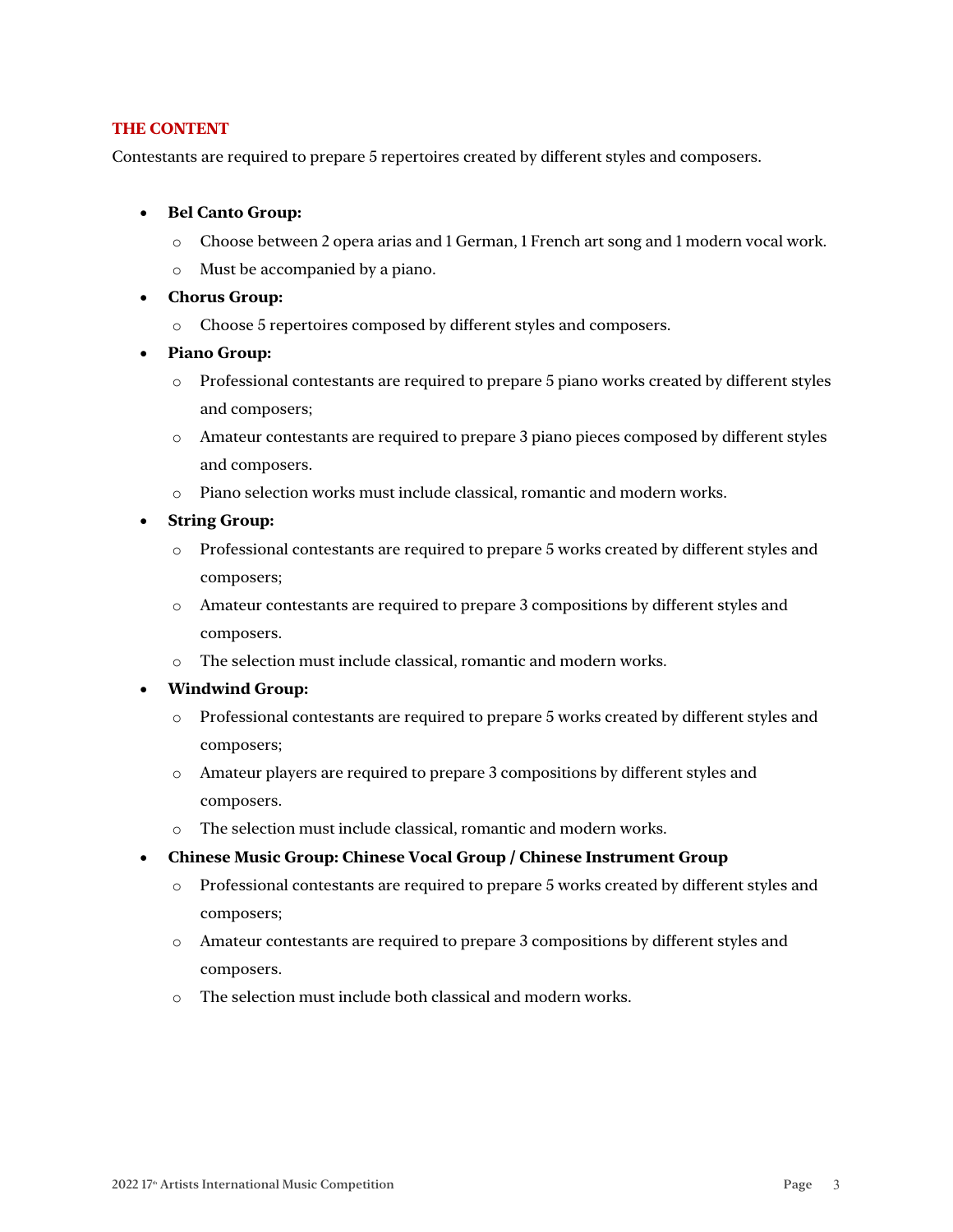#### **THE REQUIREMENTS**

- All entries must be sung or played back by memory.
- In the final competition, players must sing or play a repertoire that is different from the previous session.
- Vocal and String Group contestants can perform with their own piano accompaniment, or choose the piano accompaniment provided by the organizer. Addition payment is required and the music score should be provided bt the contestant.
- The Board of Jury have the right to determine the length and duration of the performance.

# **THE GROUPING**

- Group 1: 12 17 years old
- Group 2: 18 23 years old
- Group 3:  $24 29$  years old
- Group 4: 30 35 years old
- Group 5:  $36 41$  years old
- Group 6:  $42 50$  years old

#### **THE AWARDS**

#### For each group:

- 1st Prize x1: 5,000 Canadian Dollar and Certificate
- 2nd Prize x2: 3,000 Canadian Dollar and Certificate

3rd Prizes x3: 1,000 Canadian Dollar and Certificate

Best Perfomance x5: Certificate of Participation

• All prizes are awarded by the Toronto School of Music Canada Scholarship program.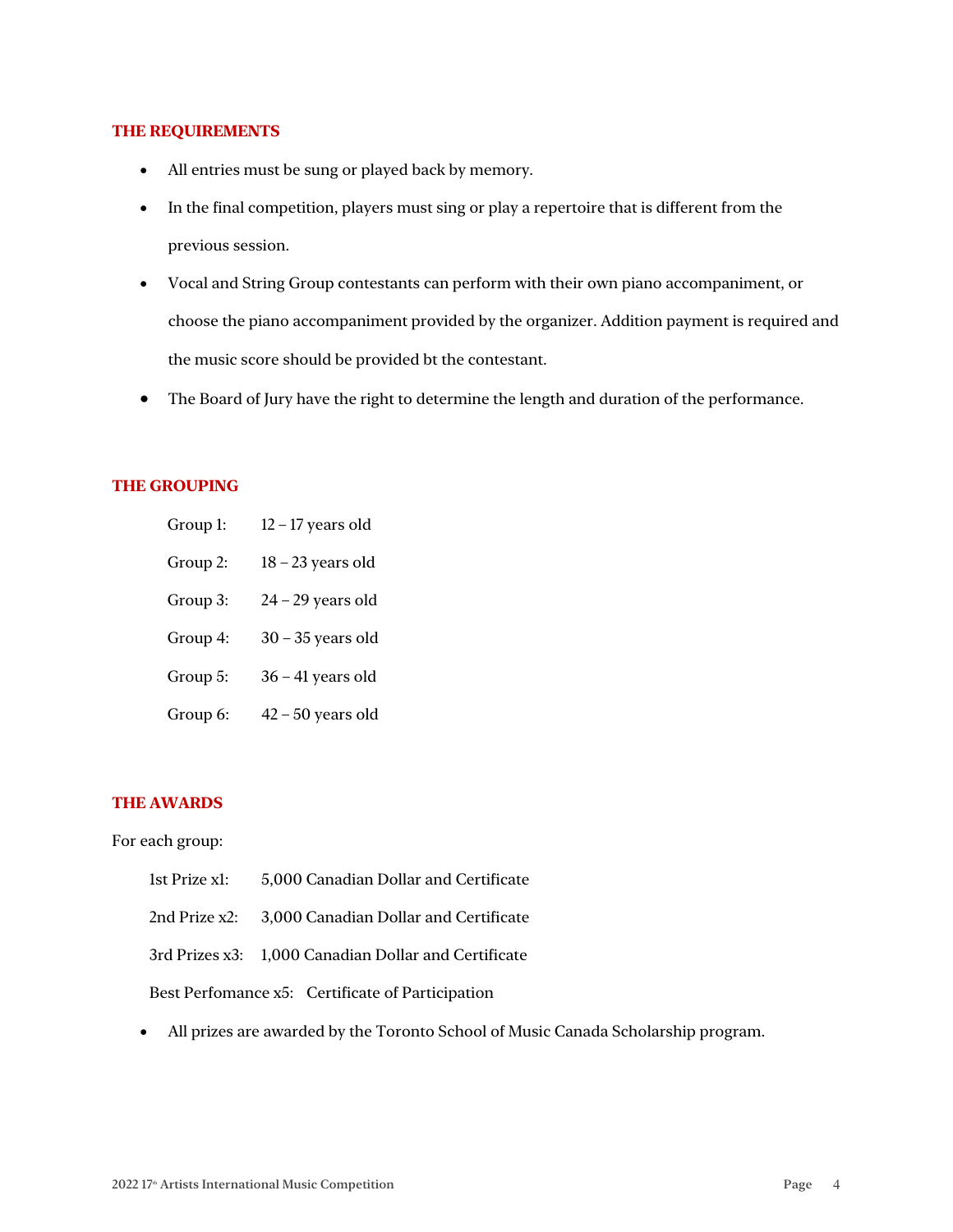## **THE COMPETITIONS**

- The top 30 in the preliminary round of various competitions enter the second round.
- The top 12 in the second round enter the final.
- All the places are evaluated in the final round.
- 1. All contestants who enter the second round of competition will receive a certificate of participation issued by the Artists International Music and Dance Association.
- 2. Master Class will be organized by the Association for all contestants who enter the final round of competition. (all Master classes are subject to additional fees)
- 3. The top 3 winners in each category will be awarded both a certificate and a scholarship certificate from the Toronto School of Music Canada.
- 4. Selected winners will be invited to participate in the Winners' Concert, and may offer to sign a artist contract with the Association.
- 5. All contestants will be invited to join our Summer Camp and may perform at the local TV network.

#### **THE SCHEDULE**

The competition will be held in both online and offline formats due to the pandemic.

# **TIME:**

Preliminary Competition Video Upload: June 28-29, 2022 (Tuesday to Wednesday) Online Preliminary Competition: 28-29 June 2022 (Tuesday to Wednesday)

Secondary Competition video upload: June 30 – July 1, 2022 (Thursday to Friday) Online Secondary Competition: 30 June – 1 July 2022 (Thursday to Friday)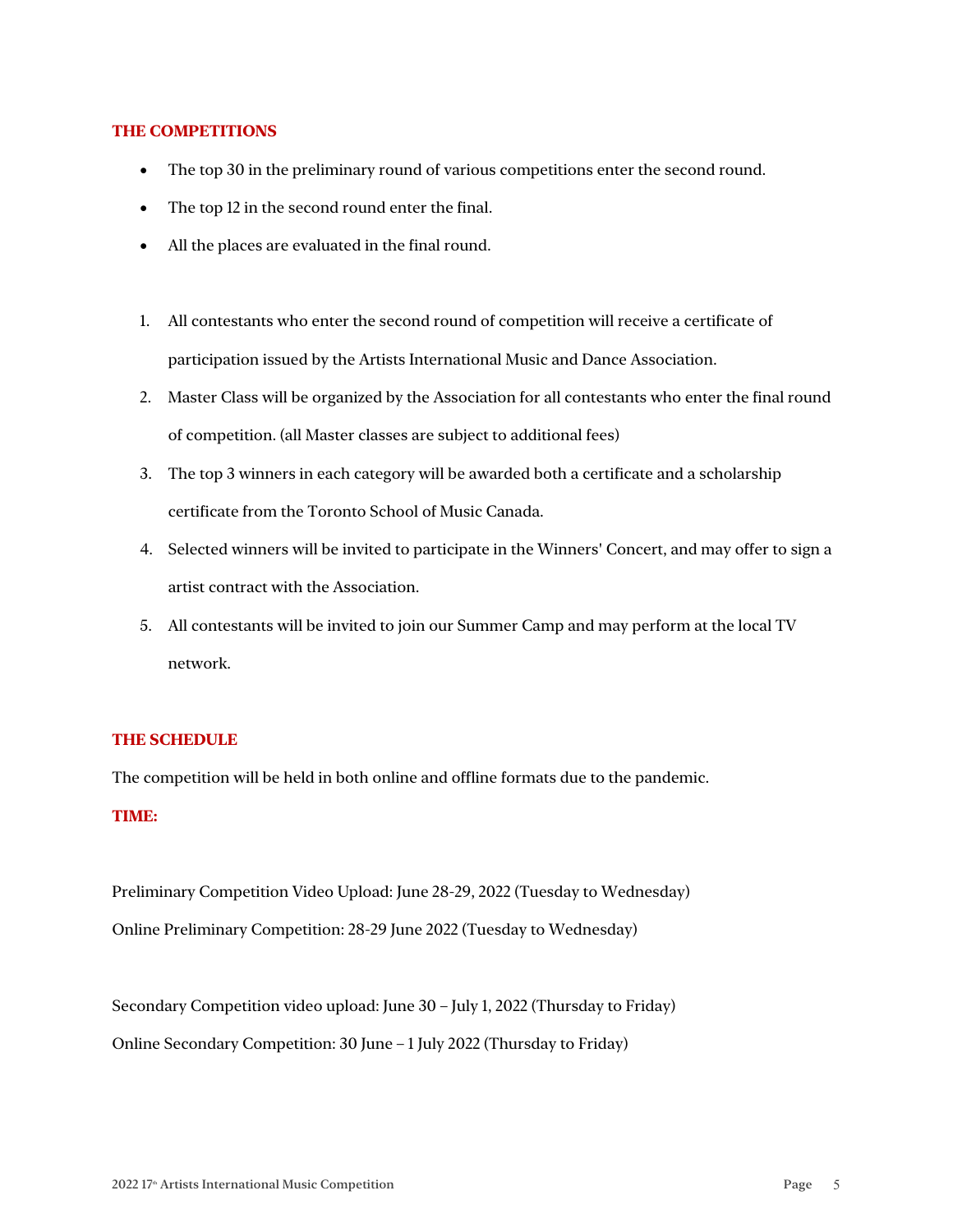Online Final (Live): 2 July 2022 (Sat)

# **VENUE:**

# Toronto School of Music Canada

| Address: | 1039 McNicoll Ave, Scarborough, ON M1W 3W6 |
|----------|--------------------------------------------|
| Phone:   | 416-260-1882                               |
| Web:     | torontoschoolofmusic.com                   |

Awards Ceremony & Winners' Concert: July 3, 2022 (Sunday)

Location: To be determined

# **APPLICATION:**

- Clearly complete the registration form, along with a photocopy of your ID card, 2 photos in passport format, and the registration fee. Send by email to aimdahk@hotmail.com.
- A confirm email will be send upon every application received.
- All application materials and application fees will not be refunded.
- Entry fee: CAD 100
- Master Class: CAD 100
- Deadline: 27 June 2022 (Monday)

# **ENQUIRIES:**

- Email: aimdahk@hotmail.com
- WeChat: wxid\_5634566346221

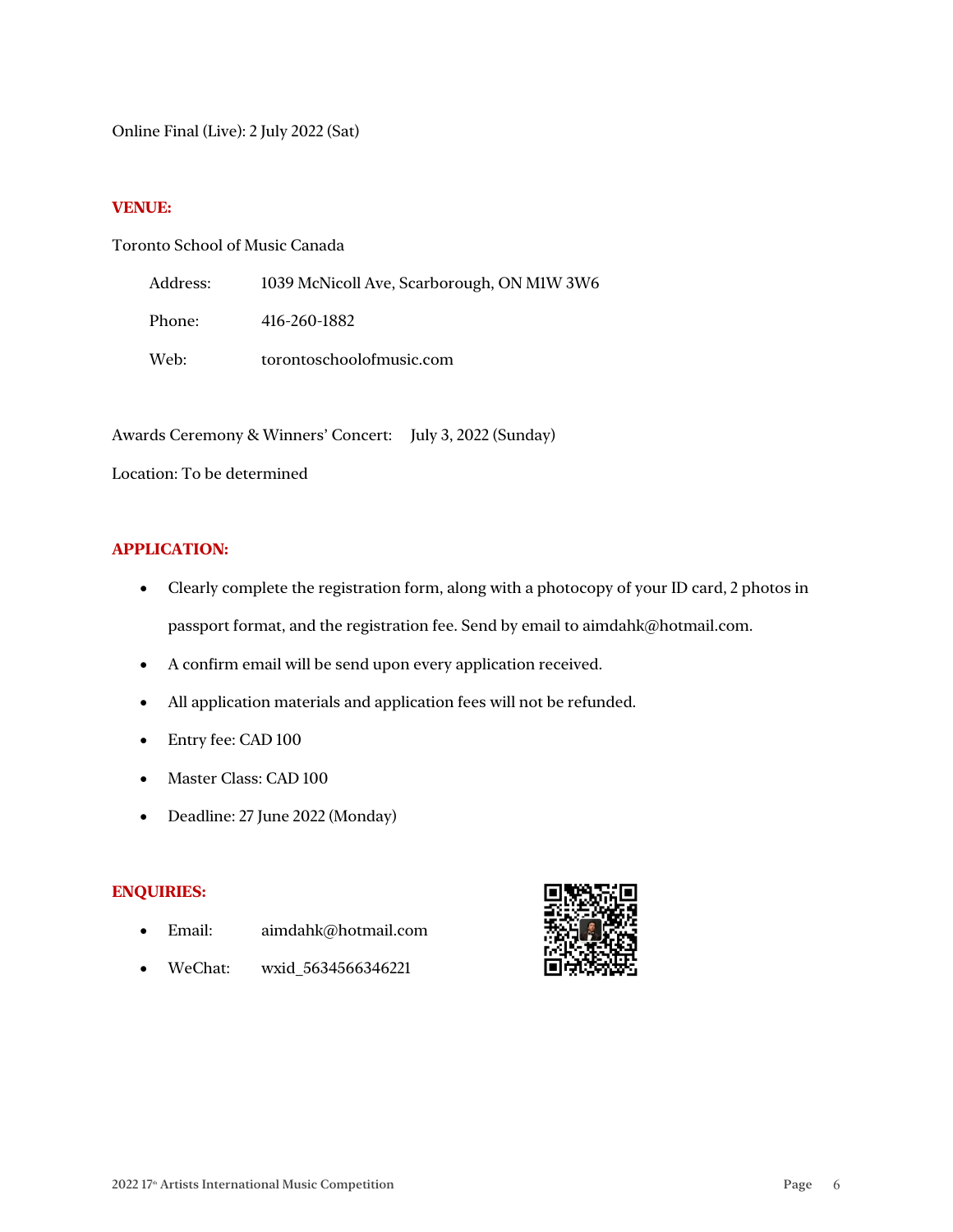# **THE REGULATIONS**

All entrants must abide by the following rules and regulations:

Grand Tournament Rules:

- 1. The Organizing Committee reserves the right to reject and accept any application received.
- 2. In any case, the juries' judgment will be final and no inquiry will be responded to.
- 3. The Organizing Committee shall have the sole right to interpret the Rules and Regulations and the decision will be final and legally binding.
- 4. If any contestant or winner fails to honor or abide his or her promises by the Rules and Regulations, the Organizing Committee reserves the right to disqualify him or her as a participant or winner, and the person will be required to leave the Contest Venue immediately and voluntarily.
- 5. During the competition period, the Organizing Committee shall not be liable for any money, valuables matter of lost by the participants.
- 6. During the competition period, the Organizing Committee shall not be responsible for any accidents that occur outside the competition venue.
- 7. If a contestant is disqualified or considered applies for a waiver in the final competition, the Organizing Committee has the right to refuse or replace the selection.
- 8. Contestants must arrive at the venue on time prescribed by the Competition Schedule.
- 9. Contestants should have sufficient funds to cover the cost of transportation, accommodation, meals, and other expenses such as emergency cost during the competition. The Organizing Committee shall not be responsible for any of the expenses.